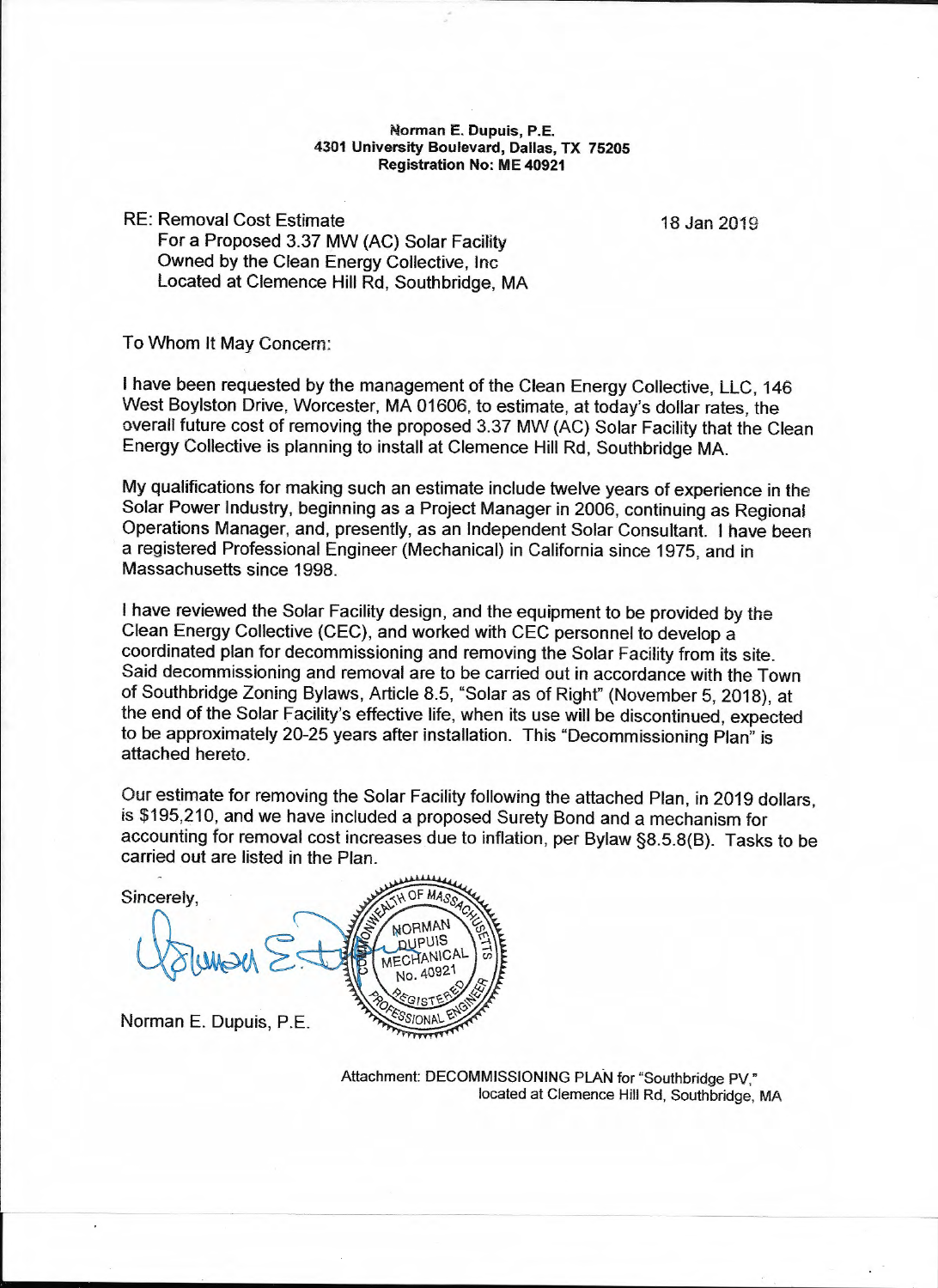## DECOMMISSIONING PLAN FOR THE

## "SOUTHBRIDGE PV FACILITY"

## LOCATED AT CLEMENCE HILL RD, SOUTHBRIDGE, MA

Use of the Solar Facility (which is a "Commercial Ground-Mounted Solar Photovoltaic Installation," per Southbridge Bylaw §8.5.2), will be discontinued at the end of its effective life, expected to be approximately 20-25 years after installation. At that time Clean Energy Collective, LLC, or the Owner of Solar Facility, will be responsible to physically remove the Solar Facility from the site within 150 days from the effective discontinue date. "Physically remove" will include, but not be limited to:

- a) Removal of the solar module frames, supporting structures, foundations, electrical equipment and connections, CEC-installed utility poles and overhead transmission lines, all other equipment, equipment shelters and vaults, security barriers and all appurtenant structures from the Solar Facility site,
- b) Proper disposal of all solid or hazardous materials and wastes from the site in accordance with local, State and Federal solid/hazardous waste-disposal regulations, and
- c) Restoration of the location of the Solar Facility site to its natural condition, including stabilization and re-vegetation of the site as necessary to minimize erosion and runoff; the access road and landscaping consistent with the character of the site and neighborhood may remain.

We estimate that the removal work will take 6-8 weeks to complete. Inverters, Transformers, Batteries and Switchgear will be removed from their concrete pads. The electrical equipment will be sold back to the manufacturers or to a recycling facility. The project contains copper, aluminum and other metals that will be recycled. Racking materials and fencing will be pulled from the ground and folded for transport. The Owner of the Solar Facility will be responsible for all decommissioning costs and will obtain all permits or approvals required by the Town prior to commencing decommissioning work. The estimated cost of decommissioning the project is \$195,210 (2019 dollars, at current Prevailing Wage Labor Rates for Worcester County), per the following table.

| <b>Removal Cost Estimate</b> |          |             |             |           |
|------------------------------|----------|-------------|-------------|-----------|
| <b>Item</b>                  | Quantity | Rate/ea/day | <b>Days</b> | Amount    |
| Electricians &               | 8 men    | \$484       | 30          | \$116,160 |
| Laborers (1:1)               |          |             |             |           |
| <b>Heavy Equipment</b>       | 2 units  | \$640       | 20          | \$25,600  |
| Rental                       |          |             |             |           |
| Equipment                    | 2 men    | \$605       | 20          | \$24,200  |
| Operator                     |          |             |             |           |
| Debris                       | 25 ea    | \$850       |             | \$21,250  |
| Container/Disposal           |          |             |             |           |
| Site Repair                  | 1 Lot    |             |             | \$8,000   |
| (grade/seed)                 |          |             |             |           |
| Total                        |          |             |             | \$195,210 |